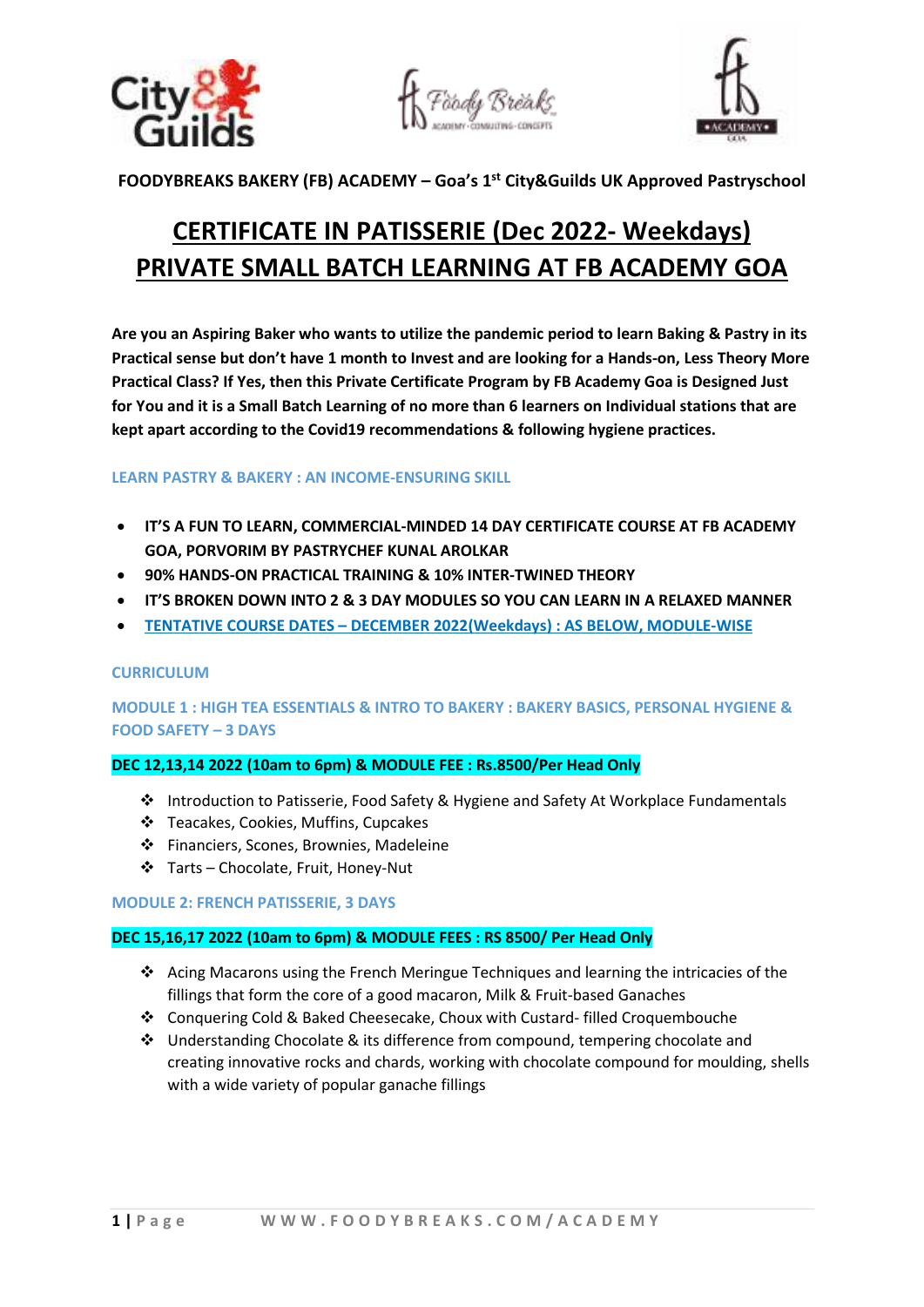





# **FOODYBREAKS BAKERY (FB) ACADEMY – Goa's 1st City&Guilds UK Approved Pastryschool**

#### **MODULE 3: CAKE-MAKING FUNDAMENTALS, 4 DAYS**

#### **DEC 19,20,21,22, 2022 (10am to 6pm) & MODULE FEE : Rs 9950/Per Head Only**

- Understanding the Science of Cake-making and Tackling Faults in Baking
- Making types of sponge cakes from scratch : Genoese Sponges, Sponge Fingers, Jaconde & Entremet
- $\cdot \cdot$  Learning the Crème-based fillings for the cakes and Chocolate Ganache
- Slicing, Soaking, Filling, Coating & Finishing Classics like Black Forest, Choco Truffle, Tiramisu, Salted Caramel and Fresh Fruit Florida Gateaux
- Learning French Sponge cakes from scratch : Jaconde & Eggless Sponge with Premix
- Learning French Entremet- Coco-Mangue & Red Velvet Cake with Glacing & ChocoGarnishing

#### **MODULE 4 : BREADS, 3 DAYS**

#### **DEC 27,28,29 2022 (10am to 6pm) & MODULE FEES : RS 9500/ Per Head Only**

- Decoding the Science behind Bread-making, Types of Flours and Additives and Tackling Bread issues
- Mastering Puff Dough & Lamination and Making Veg & NonVeg Puffs, Cheese Straws, Palmiers & Quiche Aux Champignons
- Closing it up with Viennoisserie, Croissants like Crescents, Pain au chocolate & Almond Croissants Brioche and the Classic Types of Danish Pastries and Donuts
- Learning Soft rolls (Buns & Rolls), Sandwich Bread loaves, Grissini, Focaccia, Stuffed Cheese & Garlic Bread, Cornmeal Bread & Multigrain Bread loaf

#### **MODULE 5 : BAKERY SETUP : BASIC BUSINESS PLAN, LICENSES & SOURCING, 1 DAY**

#### **DEC 30 2022 (10am to 5pm) & MODULE FEES : RS 3000/ Per Head Only**

#### **COURSE FEES**

# **FEE SPECIFIED PER MODULE SUMMED UP TO Rs 39450/- FOR ALL MODULES – IF OPTING FOR ALL MODULES , SPECIAL DISCOUNTED FEE WILL BE JUST RS 37,499/- FOR ALL 5 MODULES**

#### **ELIGIBILITY**

**English Language is a must, Age should be 14Years or Older & Student must carry their own Lunch, Water, Masks & Tiffins to take-away what they bake at the class, We provide materials, aprons for the duration of the class and will be conducting temperature checks & sanitization as per norms.** 

#### **ASSESSMENTS**

**This Batch does not have any assessments, mandatory 100% Attendance ensures you are awarded the FB Academy Goa Certificate of Completion**